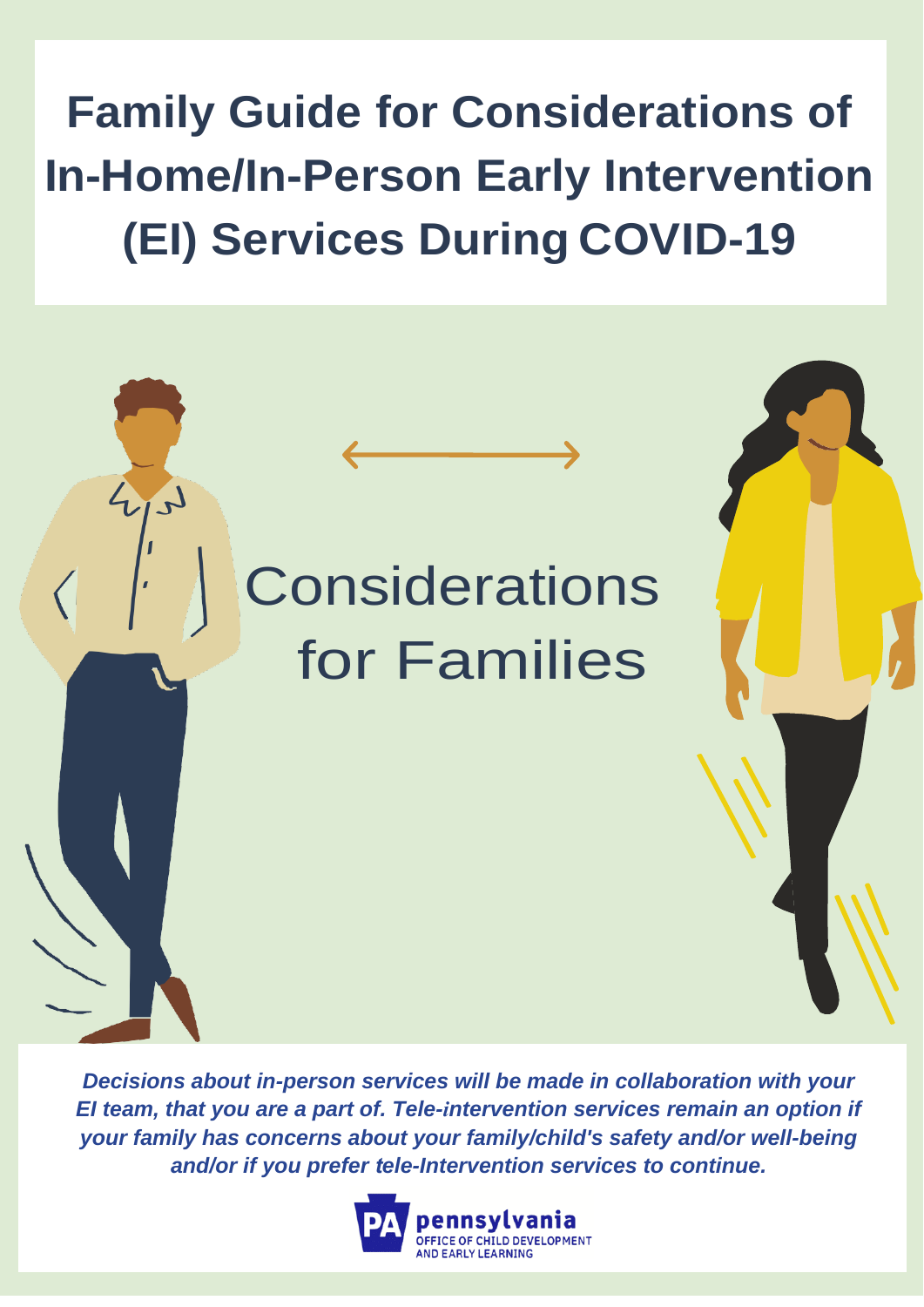# **Table of Contents**

- Where to Start the [Conversation](#page-2-0) with Your Team
- Step 1: Know about COVID-19 in Your Community [&](#page-2-0) [Guidance to EIPrograms](#page-2-0)
- Step 2: Know and Understand the Screenin[g](#page-3-0) **[Questions](#page-3-0)**
- Step 3: [Consideration](#page-4-0) for Your Family
- Once You Decide to Start [In-Person](#page-6-0) EI Services
- [Resources](#page-7-0)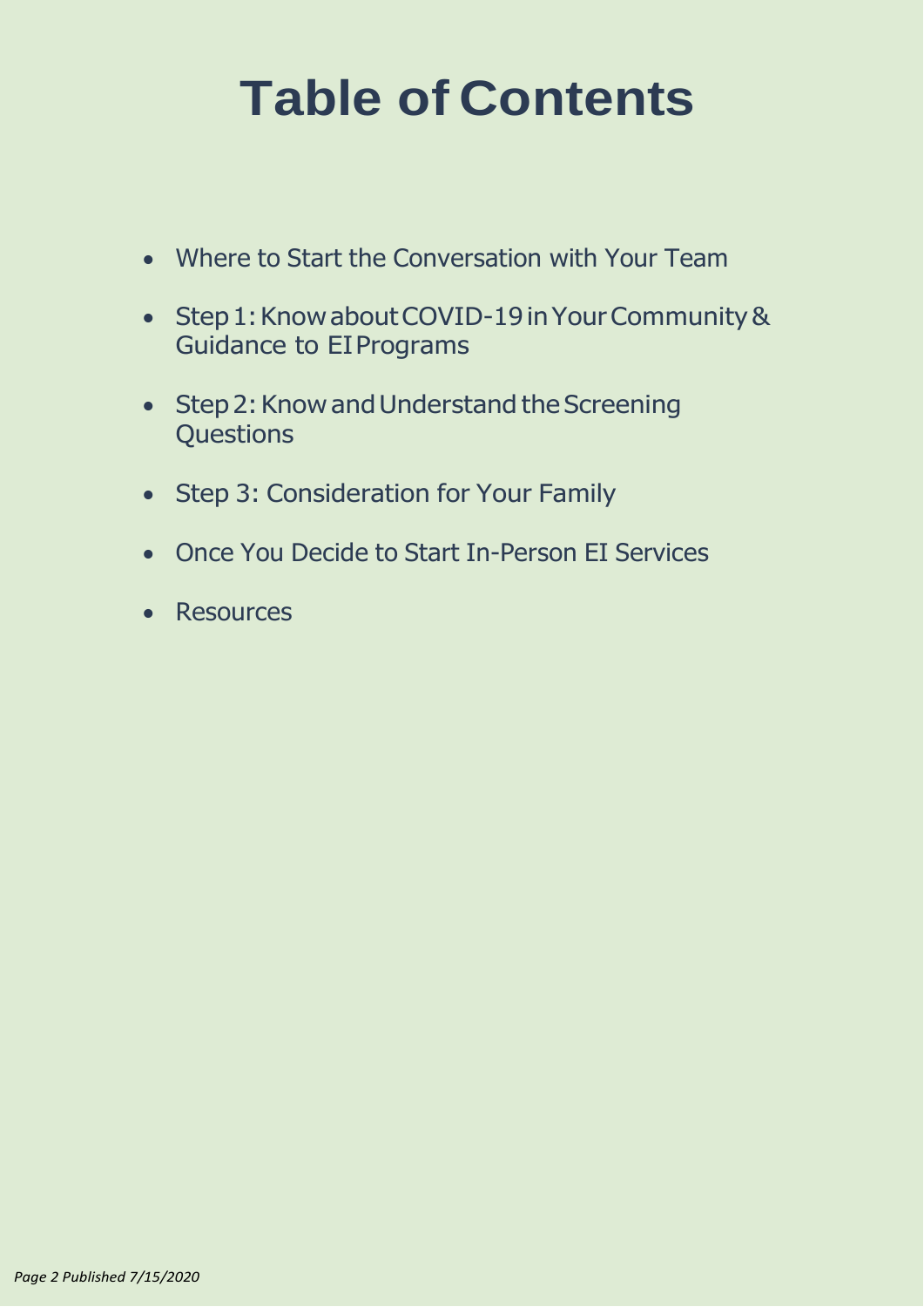# <span id="page-2-0"></span>**Where to Start the Conversation with your Team**

The Bureau of Early Intervention Services and Family Supports (BEISFS) recognizes that families need to understand and navigate a lot of information. For example:

- the status of COVID-19 in Pennsylvania and your community
- the guidance that BEISFS is providing to EI program leaders and EI provider(s)
- where to go for information related to COVID-19 and guidance
- what is your family's comfort level, as well as the potential risks and benefits of in-person services for your child and family

#### *Resuming EI in-person services will only occur if your family is comfortable with this option. Tele-intervention will continue to be available as a delivery method of services.*

*Look for this icon for additional resources. (Resources are located at the end of this document.)*

# **Step 1: Know about COVID-19 in your Community & Guidance to EI Programs.**





- Tele-intervention for the delivery of Infant/Toddler and Preschool EI services and conducting evaluations may continue.
- EI providers must follow Centers for Disease Control (CDC) and Pennsylvania Department of Health (DOH) guidelines.
- In-person services and evaluations may resume when there is minimal concern for the spread of COVID-19 in the area.
- Preschool EI special education classrooms follow the preliminary guidance from the PDE regarding in-person instruction within schools.

*Page 3 Published 7/15/2020*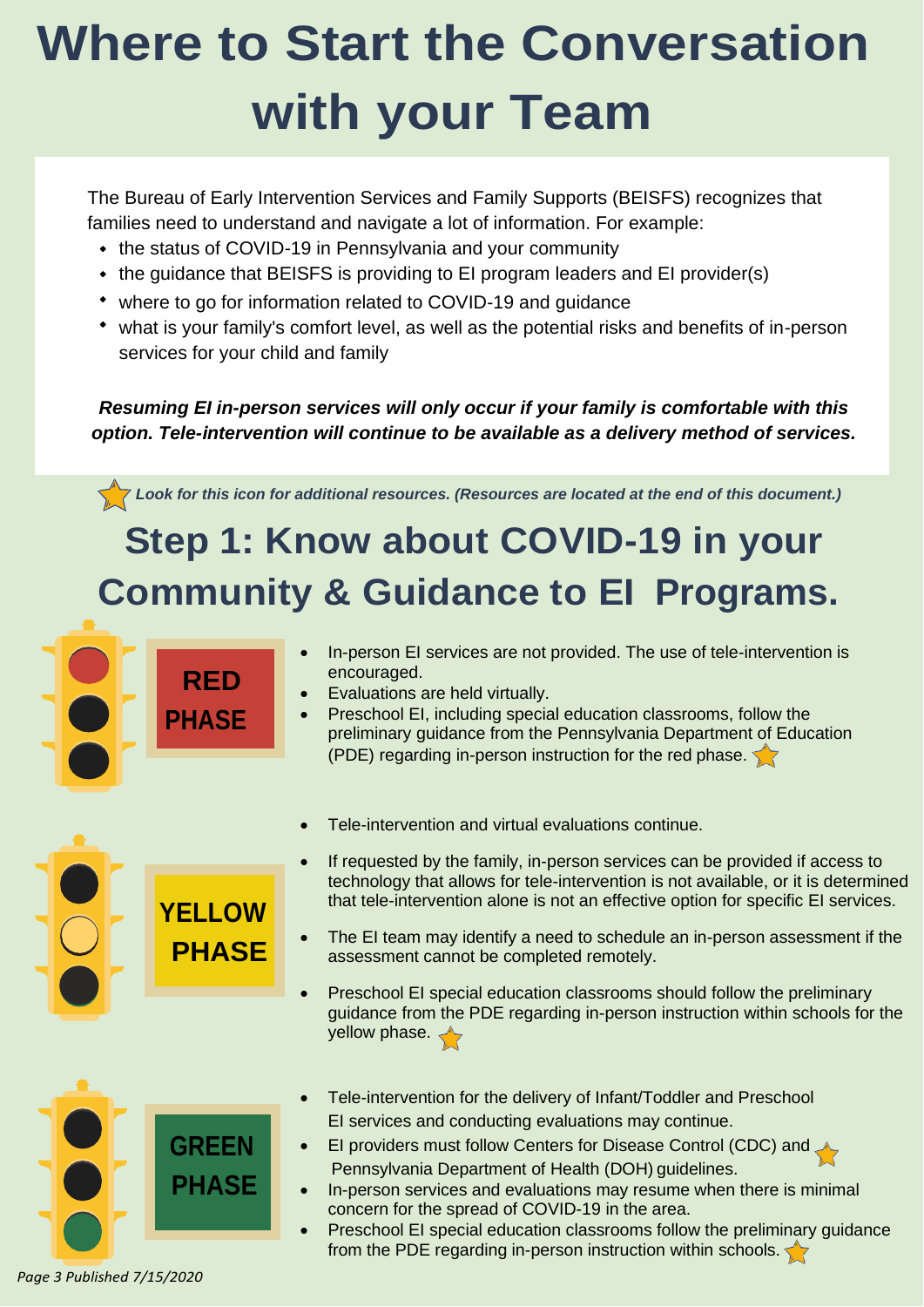# <span id="page-3-0"></span>**Step 2: Know and Understand the Screening Questions**

Prior to **every in-person EI service visit**, families will be asked the following screening questions. The purpose is to identify your risk of transmitting COVID-19 and your risk of complications should you or a family member become infected. Your provider will be assessing their risk of transmitting COVID-19 prior to asking you these screening questions.

- 1.Has anyone in the home tested positive or suspected of havingCOVID-19?
- 2.Does anyone in the home have signs or symptoms of a fever, new or worsening cough, sore throat, shortness of breath, respiratory illness?
- 3.Has anyone in the home had contact within the last 14 days with someone with or under investigation for COVID-19?
- 4.Has anyone who will be present during the visit traveled outside of Pennsylvania in the past 14 days?
- 5.Will a person with a weakened immune system, a person who is over the age of 65 years, or a person that has chronic health conditions (e.g. heart disease, lung disease, diabetes), or other factors that pose a risk if the person becomes infected with COVID-19 be present during the visit?

If your EI provider is not able to contact you before the in-person visit and decides to proceed with the visit, the provider will ask these health screening questions prior to entering the home. The provider should stand approximately six feet from the doorway when asking these questions.



If the EI Provider believes they are at risk of transmitting COVID-19 or the response is *yes* to any of the first three questions above, the provider of EI services will coordinate with you to schedule a tele-intervention session instead of an in-person session.

If the response is yes to question(s) #4 and/or #5, the provider of EI services and you will discuss the possible risk in delivering an in-person session and document the decision. Tele-intervention will be an option for service delivery.

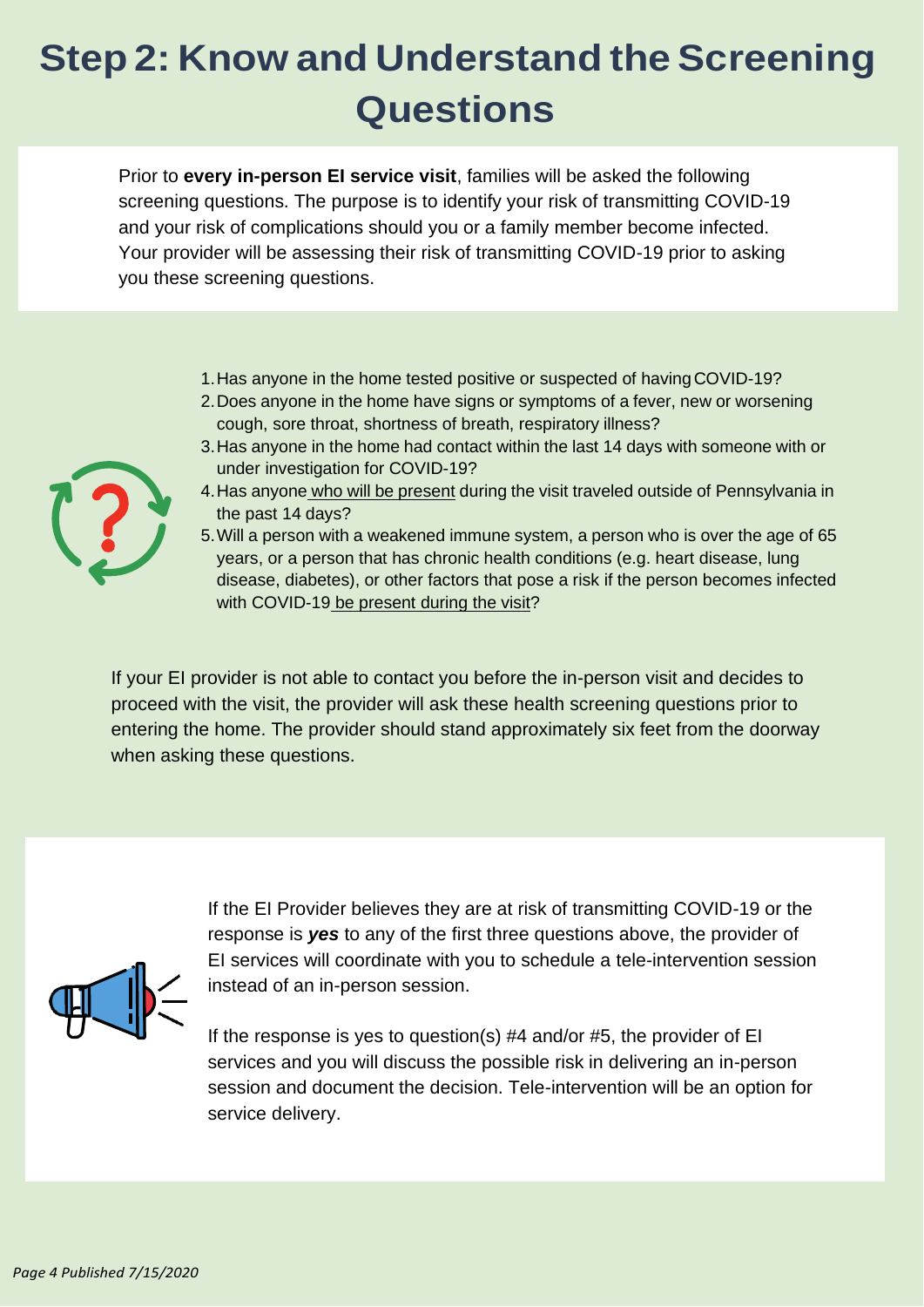## <span id="page-4-0"></span>**Step 3: Considerations for Your Family**

### **Who is at Risk for COVID-19 & How it is Spread?**

- Everyone is at risk of getting COVID-19.
- Older adults and people of any age who have serious underlying medical conditions may be at higher risk for more severe illness (including pregnant women).
- You can become infected by coming into close contact (about six feet or two arm lengths) with a person who has COVID-19.
- COVID-19 is primarily spread from person to person.
- You can become infected from respiratory droplets when an infected person coughs, sneezes, or talks.
- You may also be able to get it by touching a surface or object that has the virus on it, and then by touching your mouth, nose, or eyes.

### **You may wish to consider these questions.**

- What questions do I have for my child's provider about how they will help to keep my family safe?
- Will I be able to stay about 6 feet away from my provider? What about other family members who will be home? What about my child?
- How could I limit the surfaces (such as toys, household objects you might use during the visit as well as surfaces, doorknobs, tables, chairs etc.) that anyone involved in the visit (family members, child, provider, me) touch? Will I be able to disinfect surfaces that would be touched?
- Who else does my family/child interact with that might be at a greater risk if they were to be exposed to COVID-19?
- Do these considerations affect my comfort level? Is there anything that could make me feel more comfortable?



Providers will be wearing a mask or cloth face covering during in-person EI services. Adult family members and children who participate in the session are required to wear a mask or cloth face covering as per the DOH order requiring universal face coverings. If a child 2 years old or older is unable to remove a face covering without assistance, the child is not required to wear one.

Any child over the age of 2 or adult, not including Early Intervention personnel, who cannot wear a mask due to a medical condition, including those with respiratory issues that impede breathing, a mental health condition, or disability is encouraged to wear a full-face shield. Additionally, social distancing between non-household members must be in place for the duration of the in-person Early Intervention service.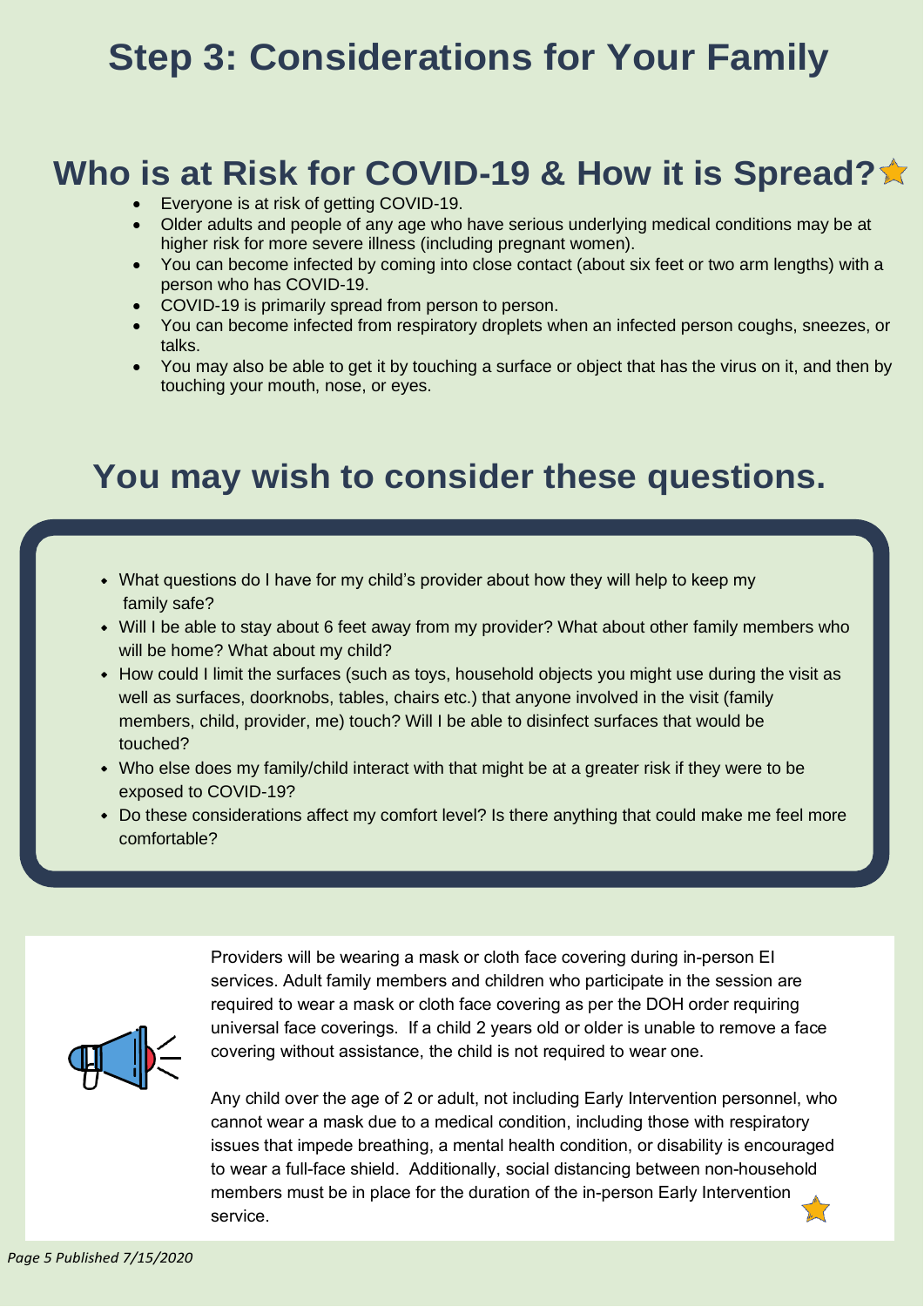# **Step 3 continued: Considerations for Your Family**

### **Tele-Intervention: What Have You Learned?**

What has been successful and challenging regarding tele-intervention? Tele-intervention is a new service delivery method in Pennsylvania. Tele-intervention is the lowest risk service delivery method. As you consider what is/is not working, collaborate with your EI team to determine if making changes to how you are implementing your tele-intervention services, planning to move to in-person services, or a combination of both is the best fit for you and your child. Early Intervention Technical Assistance (EITA) and your local EI program are providing professional development to assist both providers and families to increase the effectiveness of this service delivery method.

### **You may wish to consider these questions.**

- What priorities do I have for my child/family?
- What (if any) challenges have arisen with tele-intervention?
- Can these challenges be addressed through additional support for my family or professional development for my EI Team; or by discussing when and how teleintervention services are delivered?
- What aspects of tele-intervention have been successful?
- What have I learned about my child and their EI services during this time?



Together, your EI team can individualize services to meet your child/family's needs and comfort level. Services don't need to be 100% tele-intervention or 100% in-person. **The key will be communication with your child's EI Team.**  Look at your EI team services in a way that allows for flexibility. The use of teleintervention as a means for service delivery will remain available.



Consider talking with your child's/your family member(s) health care provider if you have specific concerns related to health conditions and/or risks associated with COVID-19 and resuming in-person EI services.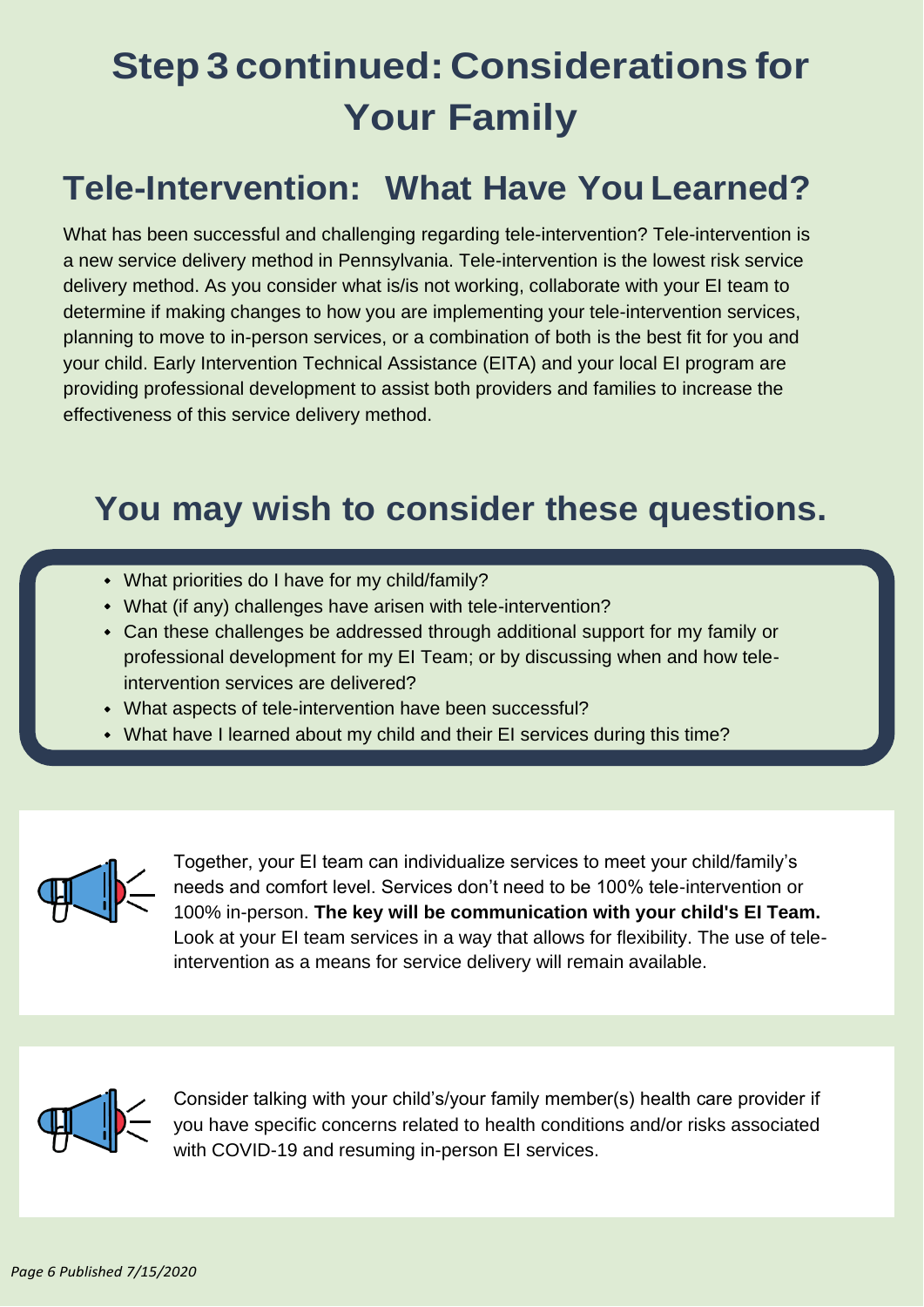## <span id="page-6-0"></span>**Once You Decide to Start In-Person EI Services**

#### **Stay Informed**

- Know what your EI providers are doing to implement CDC and PA DOH guidance.
- EI Preschool Programs must develop a health and safety plan, as outlined in the PDE guidance. The plan must be approved by their local board/governing body and must be publicly posted, prior to any in-person service delivery.
- Ask questions and share any concerns with your Infant/Toddler Service Coordinator or EI Preschool Program.

#### **Remain Aware**



- Continue to monitor your child and other family member's health.
- Keep up to date on guidance from PA DOH, PDE & CDC.
- Know what is happening in your community related to the spread of  $COVID-19.  $\sqrt{7}$$

#### **Stay Safe**

- Wash hands (or use hand sanitizer) before the EI visit.
- Clean surfaces (door handles, toys, shared household items, other hard surfaces) both before and after the EI visit.
- As much as is reasonable, maintain a six foot distance between your child/your family members participating in the visit and the EI provider.
- Understand your provider will be required to wear a mask or face covering. Keep in mind, their mask helps to protect you, your family members, and child.
- Adults from your family participating in the session will need to wear a mask/ cloth face covering.
- Children under the age of two should not wear a mask or cloth face covering.
- Your family will be asked to have and wear masks for your use during services. (Your provider will have their own mask/cloth face covering.)
- The risk of transmission of COVID-19 is lessened during outside activities. Consider if services outside are a safe and reasonable option for your child.
- **If services will be provided indoors, consider opening windows and ensuring** ventilation.
- The risk of possible transmission of COVID-19 increases with time spent in close proximity. Consider if there are portions of your EI services or session that could occur through tele-intervention.



Tele-intervention services can continue and/or resume if your family has concerns related to health/safety, or if you feel they are the most appropriate way to address your family/child priorities.

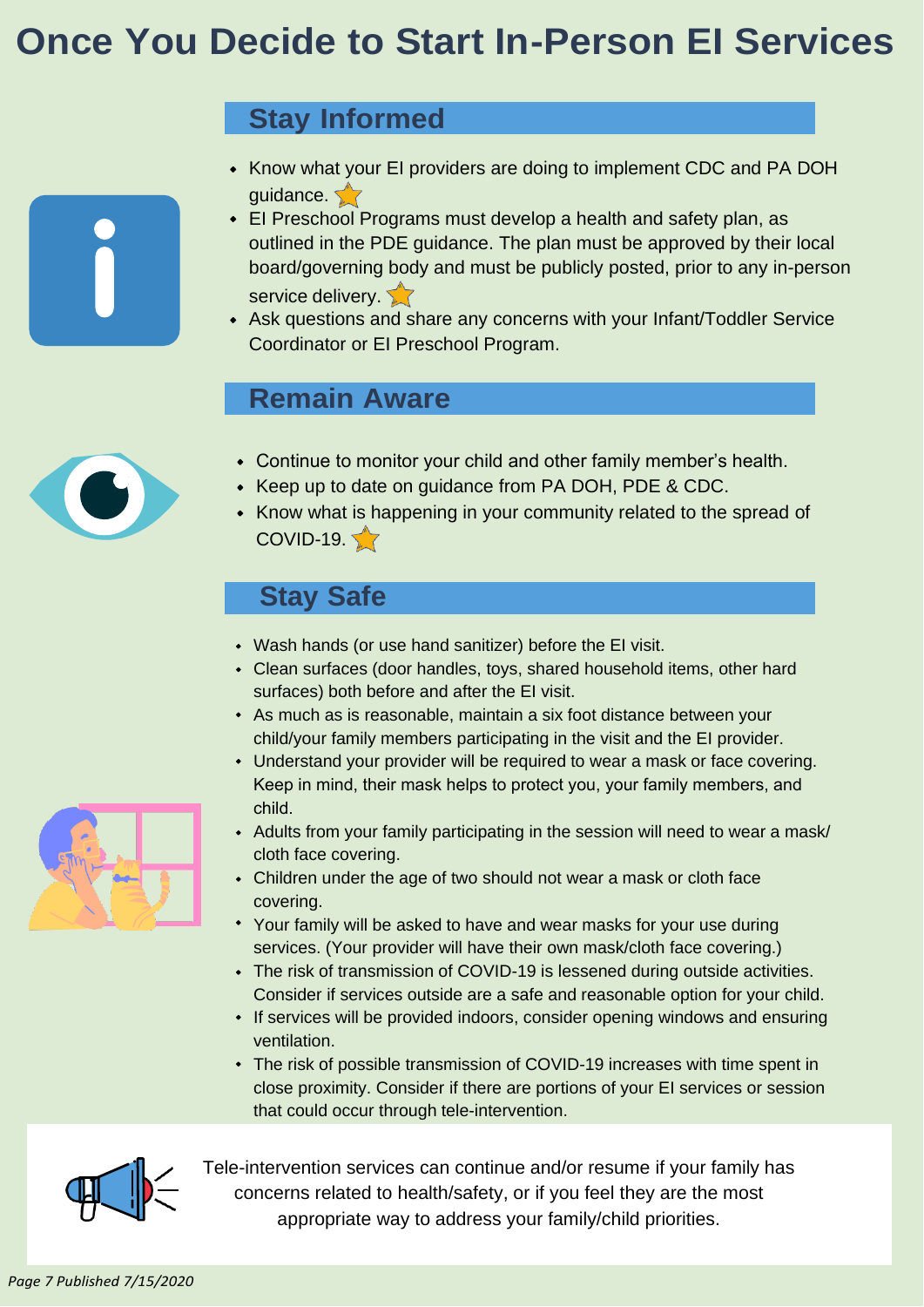<span id="page-7-0"></span>

#### **Federal & Pennsylvania Guidance for EI Providers**

Center for Disease Control (CDC) Business and Workplaces [www.cdc.gov/coronavirus/2019-ncov/community/organizations/businesses-employers.html](https://www.cdc.gov/coronavirus/2019-ncov/community/organizations/businesses-employers.html) COVID-19 Guidance for Businesses (Pa DOH) [www.health.pa.gov/topics/disease/coronavirus/Pages/Businesses.aspx](https://www.health.pa.gov/topics/disease/coronavirus/Pages/Businesses.aspx)

PA Department of Education Preliminary Guidance Phased Reopening of Schools [www.education.pa.gov/Schools/safeschools/emergencyplanning/COVID-](https://www.education.pa.gov/Schools/safeschools/emergencyplanning/COVID-19/SchoolReopeningGuidance/Pages/default.aspx)[19/SchoolReopeningGuidance/Pages/default.aspx](https://www.education.pa.gov/Schools/safeschools/emergencyplanning/COVID-19/SchoolReopeningGuidance/Pages/default.aspx)

#### **Pennsylvania & Federal Guidance Regarding Masks**

PA DOH Universal Face Coverings Order (including exemptions) [www.governor.pa.gov/wp-content/uploads/2020/07/20200701-SOH-Universal-Face-Coverings-Order.pdf](https://www.governor.pa.gov/wp-content/uploads/2020/07/20200701-SOH-Universal-Face-Coverings-Order.pdf)

Center for Disease Control (CDC) Use Cloth Face Coverings to Help Slow the Spread [www.cdc.gov/coronavirus/2019-ncov/prevent-getting-sick/diy-cloth-face-coverings.htm](https://www.cdc.gov/coronavirus/2019-ncov/prevent-getting-sick/diy-cloth-face-coverings.html)

Resources for creating masks to support communication <https://www.myodp.org/mod/book/view.php?id=25106&chapterid=184>

#### **Keeping Up to Date on COVID-19 in Your Community**

Pennsylvania DOH COVID-19 Page [www.health.pa.gov/topics/disease/coronavirus/Pages/Coronavirus.aspx](https://www.health.pa.gov/topics/disease/coronavirus/Pages/Coronavirus.aspx)

Pennsylvania DOH COVID-19 Monitoring Dashboard [www.health.pa.gov/topics/disease/coronavirus/Pages/Monitoring-Dashboard.aspx](https://www.health.pa.gov/topics/disease/coronavirus/Pages/Monitoring-Dashboard.aspx)

#### **Additional Resources to Help Keep Your Child & Family Safe**

Center for Disease Control (CDC) COVID-19 [www.cdc.gov/coronavirus/2019-ncov/index.htm](https://www.cdc.gov/coronavirus/2019-ncov/index.html)

Center for Disease Control (CDC) How to Protect Yourself and Others [www.cdc.gov/coronavirus/2019-ncov/prevent-getting-sick/prevention.html](https://www.cdc.gov/coronavirus/2019-ncov/prevent-getting-sick/prevention.html)

Center for Disease Control (CDC) Caring for Children [www.cdc.gov/coronavirus/2019-ncov/daily-life-coping/caring-for-children.html](https://www.cdc.gov/coronavirus/2019-ncov/daily-life-coping/caring-for-children.html)

Center for Disease Control (CDC) People Who Need to Take Extra Precautions [www.cdc.gov/coronavirus/2019-ncov/need-extra-precautions/index.htm](https://www.cdc.gov/coronavirus/2019-ncov/need-extra-precautions/index.html)

#### **PA Early Intervention & Early Childhood Resources**

Early Intervention Technical Assistance Portal Resources to Support EI Work During COVID-19 [www.eita-pa.org/resources-to-support-ei-work-during-covid-19](http://www.eita-pa.org/resources-to-support-ei-work-during-covid-19/) PA Promise for Children [papromiseforchildren.com](https://papromiseforchildren.com/)